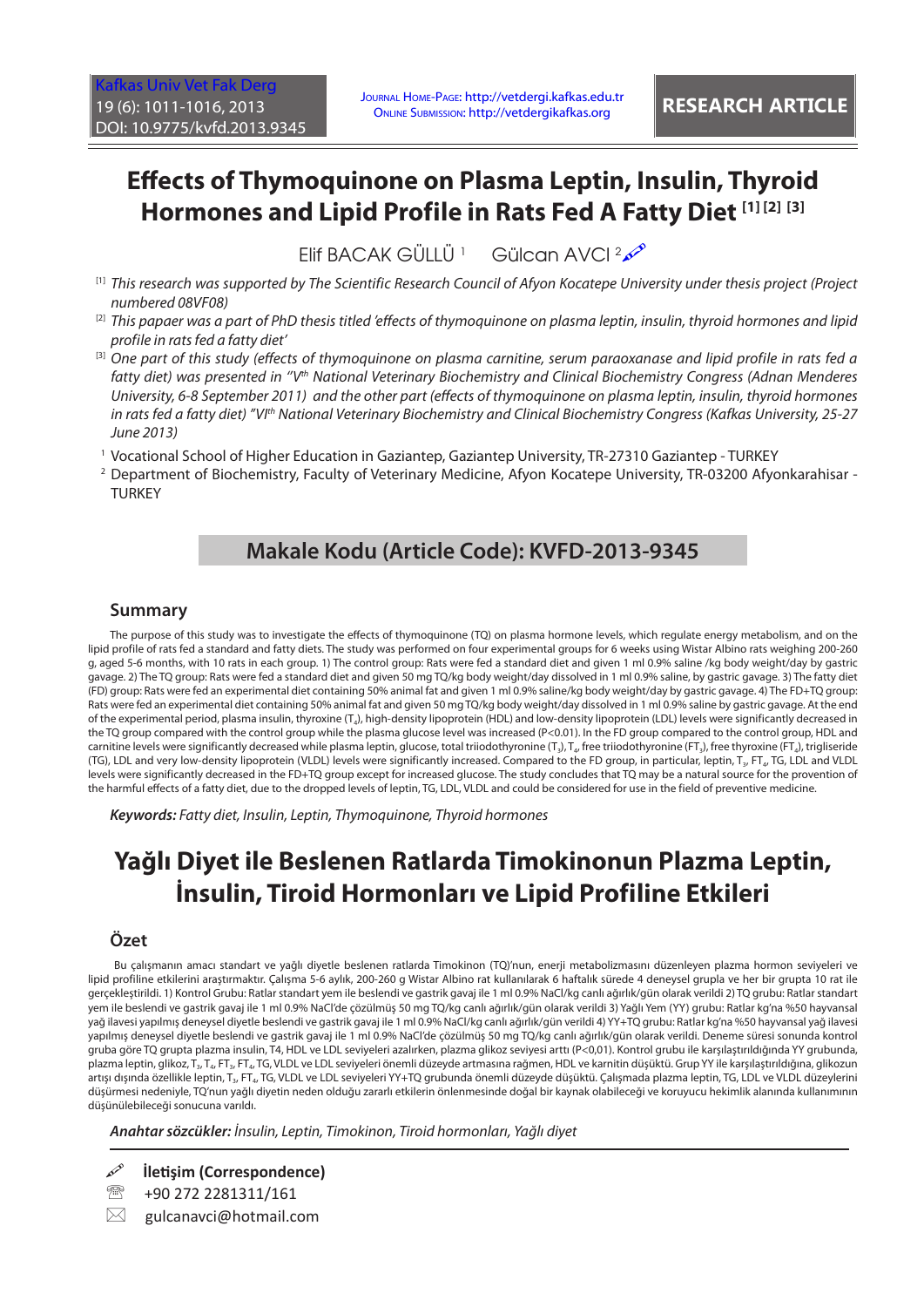## <span id="page-1-0"></span>**INTRODUCTION**

*Nigella sativa L.(Ranunculaceae)* has long been used in traditional herbal medicine as a natural remedy in many countries around the world, especially in the Middle East<sup>[1]</sup>. The seeds include 36%-38% fixed oils, proteins, carbohydrates, alkaloids, saponin and 0.4%-2.5% essential oils [[2\].](#page-5-0) In research of recent years, several beneficial therapeutic effects have been attributed to thymoquinone (TQ). Thymoquinone, the main bioactive constituent of the volatile oil extracted from *Nigella sativa (NS)*, has many pharmaceutical uses, such as acting as an antioxidant, carminative, anticancerogenic, diuretic, lactagogue, antihyperlipidemic, hypocholestrolemic and anti-inflammatory agent [\[1,3\]](#page-5-0). Moreover, recent research has reported that TQ extracted from *NS* seeds and commercial TQ caused inhibition of the synthesis of cholesterol  $[4]$ . Currently, investigations have indicated that dietary fat intake can lead to obesity and lead to the development of many metabolic disorders, such as cardiovascular diseases, diabetes and hypertension  $[5,6]$ . In spite of widespread recognition of *NS* seeds in traditional medicines, the in vivo effects of its seeds or TQ on plasma leptin, insülin, thyroid hormones, carnitine, paraoxanase (PON) and lipid profile levels in standard and fatty diets have not been investigated until now.

Therefore, the present study was designed to investigate the effects of TQ on hormone levels which regulate energy metabolism, and on the lipid profile of rats fed standard and fatty diets, in order to reveal and elucidate the effect of TQ scientifically.

# **MATERIAL and METHODS**

### *Thymoquinone*

The TQ (2-isopropyl-5-methyl-1,4-benzoquinone,  $C_{10}H_{12}O_2$ ) was purchased from Sigma-Aldrich Chemical Company. It was administered at a dose of 50 mg/kg body weight once daily by gastric gavages for 6 weeks. TQ was dissolved by the addition of a 0.9% serum physiologic (SP).

### *Animals, Diets and Experimental Protocols*

Forty male Wistar Albino rats (5-6 months, 200-260 g body weight) were used. The study was approved by the Institutional Ethics Committee of Afyon Kocatepe University (No; 2008/09-08), and performed according to international standards for animal experiments. The animals were left for two days to acclimate to their room, where the researches maintained a 12 h light/12 h dark cycle at room temperature (22±2°C), and provides a standard pellet diet and water *ad libitum.* The fatty diet used for the groups was prepared to be enough for 2-3 days. The standard diet, which was in pellet form, was ground in a blender, and then mixed with minced animal

fat, such that each kilogram of the diet contained 50% animal fat. This mixture was then converted to pellet form and kept at +4°C until it was given to the animals.

The study was performed on four experimental groups for 6 weeks using Wistar Albino rats weighting 200-260 g and aged 5-6 months. Ten animals were used in each group. The groups were as follows: 1) The control group: Rats were fed a standard diet and given 1 ml 0.9% saline/kg body weight/day by gastric gavage. 2) The TO group: Rats were fed a standard diet and given 50 mg TQ/kg body weight/ day dissolved in 1 ml 0.9% saline, by gastric gavage. 3) The fatty diet (FD) group: Rats were fed an experimental diet containing 50% animal fat and given 1 ml 0.9% saline/kg body weight/day by gastric gavage. 4) The FD+TQ group: Rats were fed an experimental diet containing 50% animal fat and given 50 mg TQ/kg body weight/day dissolved in 1 ml 0.9% saline by gastric gavage. The nutrient contents and metabolizable energy levels of the standard and fatty diets were determined by The Province Control Laboratory of Afyonkarahisar *(Table 1).*

The body weight of all animals was recorded weekly during a 6- week period. At the end of the period, blood samples were collected after the animals were fasted overnight and killed under anaesthesia with a combination of ketamine and xylazine HCl. Their plasma and serum was obtained by blood centrifugation at 3.000 rpm (+4°C) for 10 min. and stored at -20°C until used.

### *Biochemical Analysis*

Serum FT<sub>3</sub> (Roche/Cobas/code no: 03051986 190), FT<sub>4</sub> (Roche/ Cobas/ code no: 11731297 122),  $T_3$  (Roche/Cobas/ code no: 11731360 122) and  $T_4$  (Roche/Cobas/code no:12017709 122) concentrations were determined by the chemiluminance method on a Moduler E170 analyzer. Plasma insulin and leptin levels were measured using a commercial enzyme-linked immunosorbent assays kit (Biovender) according to the manufacturer's instructions (Trinitiy Biotech ELISA reader). Glucose, serum PON, plasma carnitine, total cholesterol (TC), TG, HDL and LDL concentrations were determined by using commercial kits (a Dimension RL Max, Hitachi Moduler analyzer and a Rel assay analyzer). The VLDL level was calculated using

| <b>Table 1.</b> Nutrient contents (%) and metabolizable energy levels (kcal/kg) of<br>the standard and fatty diets (dry matter basis) |                      |                   |  |  |  |  |
|---------------------------------------------------------------------------------------------------------------------------------------|----------------------|-------------------|--|--|--|--|
| <b>Tablo 1.</b> Standard ve yağlı diyetin besin madde içeriği (%) ve metabolik<br>enerji değeri (kcal/kg)                             |                      |                   |  |  |  |  |
| <b>Chemical Composition</b>                                                                                                           | <b>Standard Diet</b> | <b>Fatty Diet</b> |  |  |  |  |
| Metabolizable energy                                                                                                                  | 2600                 | 4345              |  |  |  |  |
| Crude fat                                                                                                                             | 1.52                 | 40.68             |  |  |  |  |
| Crude protein                                                                                                                         | 15.22                | 11.15             |  |  |  |  |
| Crude cellulose                                                                                                                       | 8.0                  | 8.80              |  |  |  |  |
| Crude ash                                                                                                                             | 9.10                 | 5.06              |  |  |  |  |
| Humidity                                                                                                                              | 12.0                 | 7.34              |  |  |  |  |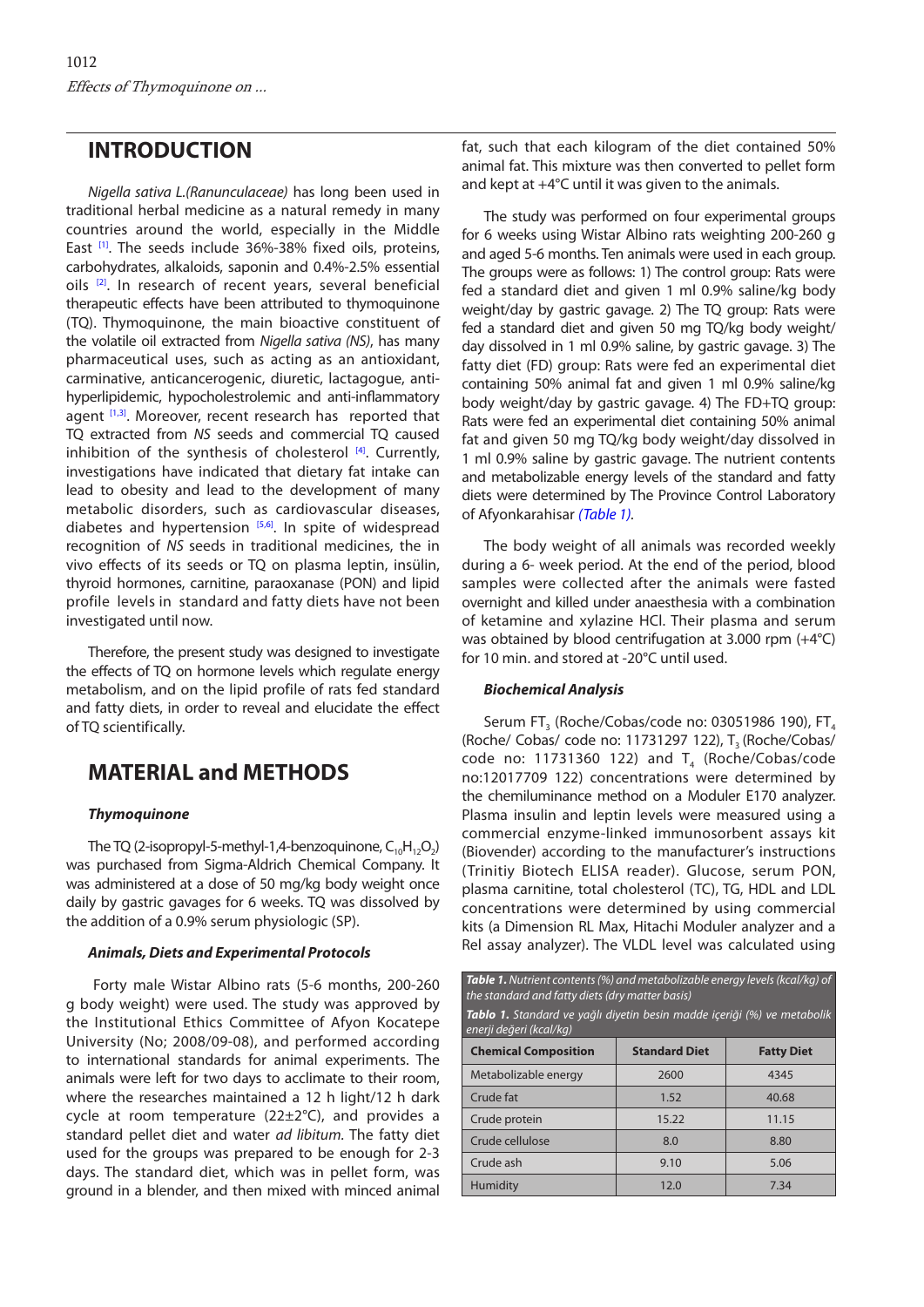the Friedwald equation. The amount of saturated and unsaturated fatty acids in the beef tallow used in this study was determinated by TUBİTAK-MAM *(Table 2)*.

#### *Statistical Analysis*

Data obtained from experiment animals is expressed with mean standard error (±S.E.M.). The statistical differences between the control and experimental groups were evaluated by one-way ANOVA and Duncan post hoc tests  $[7]$ . A difference in the mean values with P<0.05 was considered to be significant.

## **RESULTS**

At the end of the experimental period, an analysis of the fatty acids in the animal fat, the rats body weights and the rats' biochemical parameters was conducted. The results are shown *Table 2, 3* and *[4](#page-3-0)*, respectively.

| Table 2. Saturated and unsaturated fatty acid compounds in the animal fat<br>Tablo 2. Hayvansal yağdaki doymuş ve doymamış yağ asitleri kompozisyonu |                           |                     |  |  |  |
|------------------------------------------------------------------------------------------------------------------------------------------------------|---------------------------|---------------------|--|--|--|
| <b>Analysis</b>                                                                                                                                      | <b>Fatty Acids</b><br>(%) | <b>Method</b>       |  |  |  |
| Myristic acid (C14:0)                                                                                                                                | 2.46                      | <b>IUPAC II D19</b> |  |  |  |
| Arachidic acid (C20:0)                                                                                                                               | 0.24                      | <b>IUPAC II D19</b> |  |  |  |
| Gadoleic/ekiekosenoic acid (C20:1)                                                                                                                   | 0.39                      | <b>IUPAC II D19</b> |  |  |  |
| Palmitic acid (C16:0)                                                                                                                                | 22.50                     | <b>IUPAC II D19</b> |  |  |  |
| Palmitoleic acid (C16:1)                                                                                                                             | 0.37                      | <b>IUPAC II D19</b> |  |  |  |
| Heptadekanoic/margaric acid (C17:0)                                                                                                                  | 2.95                      | <b>IUPAC II D19</b> |  |  |  |
| Heptadesenoic/margoleic acid (C17:1)                                                                                                                 | 0.70                      | <b>IUPAC II D19</b> |  |  |  |
| Stearic acid (C18:0)                                                                                                                                 | 32.10                     | <b>IUPAC II D19</b> |  |  |  |
| Oleic acid (C18:1)                                                                                                                                   | 29.65                     | <b>IUPAC II D19</b> |  |  |  |
| Linoleic acid (C18:2)                                                                                                                                | 3.12                      | <b>IUPAC II D19</b> |  |  |  |
| Linolenic acid (C18:3)                                                                                                                               | 0.20                      | <b>IUPAC II D19</b> |  |  |  |
| Saturated fatty acids                                                                                                                                | 60.25                     |                     |  |  |  |
| Unsaturated fatty acids*                                                                                                                             | 34.43                     |                     |  |  |  |
| Unidentified compounds                                                                                                                               | 5.32                      |                     |  |  |  |
| * The unsaturated fatty acids in the animal fat were calculated as 36.36%;<br>this percantage includes unidentified compounds in the animal fat      |                           |                     |  |  |  |

At the end of the experimental period, body weight had decreased (P<0.05) in the TQ group compared to the control group. In the FD group, as comparared with the control group, body weight had insignificantly increased. Body weight had significantly decreased (P<0.05) in the FD+TQ group, compared to the FD group.

Plasma insulin (P<0.05),  $T_4$  (P<0.01), HDL (P<0.05) and LDL (P<0.01) was significantly decreased in the TQ group compared to the control group, while the plasma glucose level was increased (P<0.01). In the FD group, compared to the control group, HDL (P<0.05) and carnitine (P<0.01) were significantly decreased while plasma leptin, glucose,  $T_{3}$ ,  $T_{4}$ ,  $FT_{3}$ ,  $FT_{4}$ , TG, LDL and VLDL levels were significantly increased (P<0.01). Compared to the FD group, in particular, leptin,  $T_{3}$ , FT<sub>4</sub>, TG, LDL and VLDL were significantly decreased (P<0.01) in the FD+TO group except for increased (P<0.01) glucose. The changes in PON levels were found insignificant in all groups compared to their control groups respective. Carnitine levels were significantly lowered (P<0.01) in the FD group in compared to the control group *([Table 4\).](#page-3-0)*

## **DISCUSSION**

As shown in *Table 3*, body weight decreased (P<0.05) in the TQ group compared to the control group. Previous studies on rats reported that rats which received a daily administration of 1 mg/kg of *NS* oil had significantly lower body weight than a control group  $[8]$ . This finding shows that reduced body weight may be associated with TQinduced body weight loss in this group in the present study.

A high fat diet leads to increases in body weight, mainly due to excessive energy intake compared to a standard diet  $[9]$ . In this study, however, the numerical increases in body weight were found to be statistically insignificant in the FD group compared to the control group at the end of the 6<sup>th</sup> week. Several studies reported that body weights in high fat diet groups were heavier than standard diet groups during 6-12 week periods  $[9,10]$ . The reason for this result may be due to the short experimental period of

| <b>Table 3.</b> Mean body weight (g) of the groups during the experimental period ( $X \pm SEM$ )                                              |                      |                                |                                |                                 |       |  |  |
|------------------------------------------------------------------------------------------------------------------------------------------------|----------------------|--------------------------------|--------------------------------|---------------------------------|-------|--|--|
| <b>Tablo 3.</b> Deneme süresi boyunca grupların ortalama canlı ağırlıkları (q) ( $X \pm SEM$ )                                                 |                      |                                |                                |                                 |       |  |  |
| <b>Period</b>                                                                                                                                  | <b>Control Group</b> | <b>Group TQ</b>                | <b>Group FD</b>                | <b>Group FD+TQ</b>              | P     |  |  |
| 0 day                                                                                                                                          | $247.00 + 6.80$      | $256.50 + 4.17$                | $258.00 + 5.81$                | $242.40 + 5.81$                 | 0.201 |  |  |
| $1st$ week                                                                                                                                     | $275.70 + 6.05^b$    | 242.50±7.04 <sup>a</sup>       | $271.40 \pm 5.72$ <sup>b</sup> | $261.60 \pm 7.09^{\circ}$       | 0.005 |  |  |
| $2nd$ week                                                                                                                                     | $277.00 + 6.49^b$    | $249.30 + 5.96^a$              | $286.20 + 6.05^b$              | 262.70±8.70 <sup>ab</sup>       | 0.004 |  |  |
| 3rd week                                                                                                                                       | 283.50±6.18bc        | 252.50±6.20 <sup>a</sup>       | 292.60±6.13c                   | 270.90±8.33 <sup>ab</sup>       | 0.001 |  |  |
| 4 <sup>th</sup> week                                                                                                                           | 282.80±5.94bc        | $261.60 \pm 7.40$ <sup>a</sup> | 299.20±5.22°                   | 276.10±8.18 <sup>ab</sup>       | 0.004 |  |  |
| 5 <sup>th</sup> week                                                                                                                           | 292.70+6.05ab        | $274.00 + 6.80$ <sup>a</sup>   | $297.60 + 4.69^b$              | $280.00 \pm 7.27$ <sup>ab</sup> | 0.041 |  |  |
| 6 <sup>th</sup> week                                                                                                                           | 297.30±6.13bc        | 278.90±6.50 <sup>a</sup>       | 305.80±3.81c                   | 287.70±6.76 <sup>ab</sup>       | 0.017 |  |  |
| <b>S.E.M:</b> mean standard error, Different superscripts $a, b, c$ in the same line indicate a significant difference between groups (P<0.05) |                      |                                |                                |                                 |       |  |  |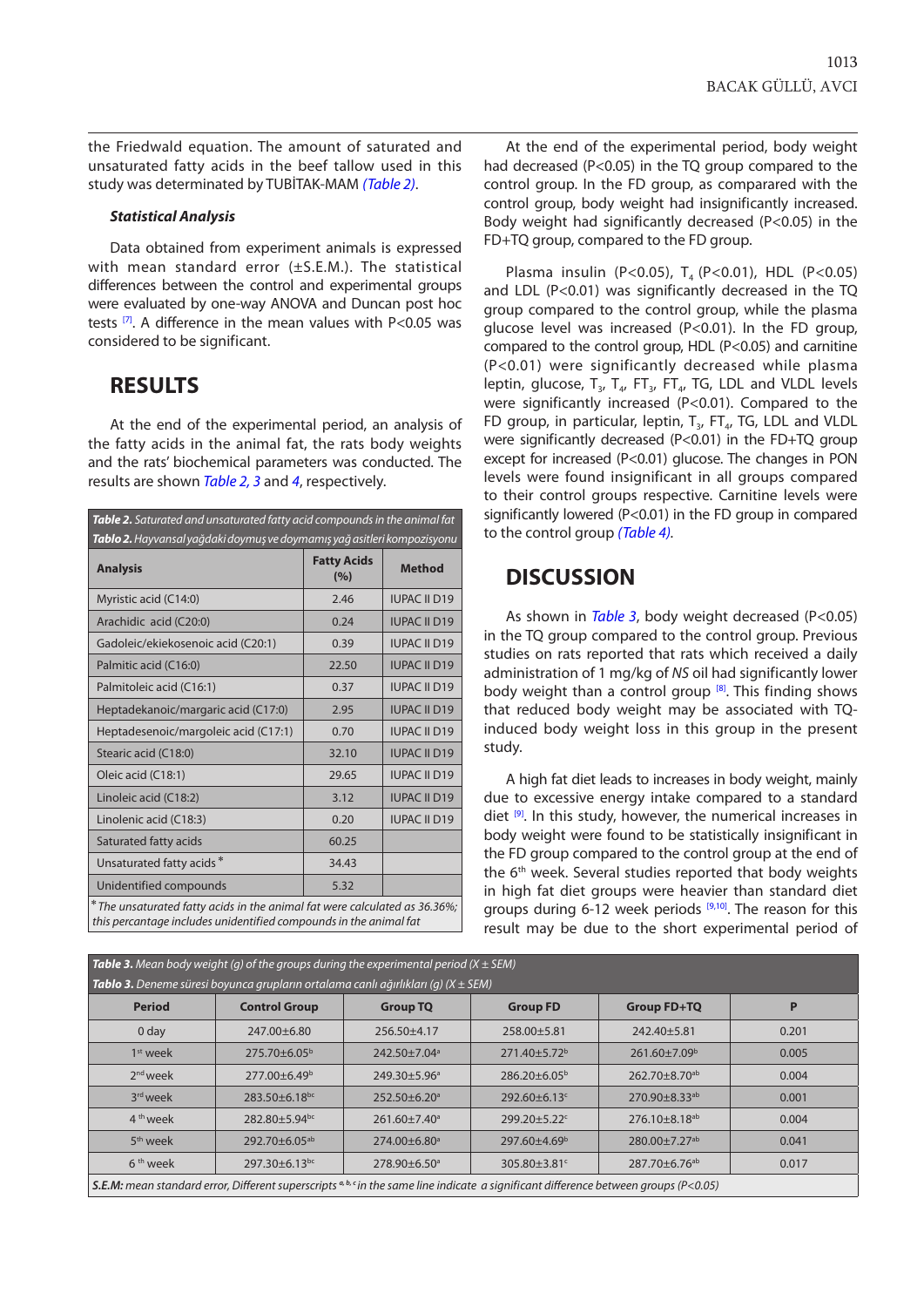<span id="page-3-0"></span>

| <b>Table 4.</b> Results of the analysis of biochemical parameters in all groups ( $X \pm SEM$ )                   |                               |                               |                               |                               |       |  |  |
|-------------------------------------------------------------------------------------------------------------------|-------------------------------|-------------------------------|-------------------------------|-------------------------------|-------|--|--|
| <b>Tablo 4.</b> Tüm gruplardaki biyokimyasal parametrelerin analiz sonuçları ( $X \pm SEM$ )                      |                               |                               |                               |                               |       |  |  |
| <b>Parameters</b>                                                                                                 | <b>Group Control</b>          | <b>Group TQ</b>               | <b>Group FD</b>               | Group FD+TQ                   | P     |  |  |
| Leptin (pg/ml)                                                                                                    | 434.99±52.83 <sup>ab</sup>    | 283.19±32.53 <sup>a</sup>     | 995.51±163.56c                | 623.86±111.92 <sup>b</sup>    | 0.000 |  |  |
| Insulin (ng/ml)                                                                                                   | $3.23 \pm 0.25^{\circ}$       | $2.38 + 0.32$ <sup>a</sup>    | $3.75 \pm 0.32^b$             | $3.36 \pm 0.27^b$             | 0.015 |  |  |
| Glucose (mg/dl)                                                                                                   | 143.50±5.27 <sup>a</sup>      | 170.60±6.74 <sup>b</sup>      | 171.40±8.48 <sup>b</sup>      | 197.10±7.31c                  | 0.000 |  |  |
| $T_s(ng/ml)$                                                                                                      | $1.02 \pm 0.87$ <sup>ab</sup> | $0.98 \pm 0.87$ <sup>a</sup>  | $1.40 \pm 1.24$ c             | $1.15 \pm 1.08^b$             | 0.000 |  |  |
| $T_a(\mu g/dl)$                                                                                                   | $5.40 + 4.92^b$               | $4.76 + 4.39$ <sup>a</sup>    | $6.39 \pm 5.60$ <sup>c</sup>  | $5.62 \pm 4.90$ <sub>bc</sub> | 0.002 |  |  |
| $FT_{s}(pg/ml)$                                                                                                   | $2.85 \pm 2.58$ <sup>a</sup>  | $2.55 \pm 2.18$ <sup>a</sup>  | $4.53 \pm 3.97$ <sup>b</sup>  | $4.04 \pm 3.76^b$             | 0.000 |  |  |
| FT(ng/d)                                                                                                          | $2.52 \pm 2.26$ <sup>a</sup>  | $2.32 \pm 2.02$ <sup>a</sup>  | $3.01 \pm 2.66^b$             | $2.61 \pm 2.34$ <sup>a</sup>  | 0.006 |  |  |
| PON(U/L)                                                                                                          | 130.61±32.20 <sup>ab</sup>    | $174.61 \pm 16.54^b$          | 93.18±18.38 <sup>a</sup>      | 114.64±14.68 <sup>ab</sup>    | 0.071 |  |  |
| Carnitine (µmol/L)                                                                                                | $35.33 \pm 2.06^{bc}$         | 42.83 $\pm$ 3.39 $\text{°}$   | 23.00±2.55 <sup>a</sup>       | 29.00±2.38 <sup>ab</sup>      | 0.000 |  |  |
| TC(mq/d)                                                                                                          | 72.60±4.16 <sup>ab</sup>      | $66.90 \pm 1.93$ <sup>a</sup> | 79.70±3.03 <sup>b</sup>       | 77.70±2.71 <sup>b</sup>       | 0.025 |  |  |
| TG(mq/dl)                                                                                                         | 131.30±13.55 <sup>a</sup>     | 127.50±10.72 <sup>a</sup>     | 254.50±31.04 <sup>b</sup>     | 176.60±14.01 <sup>a</sup>     | 0.000 |  |  |
| HDL(mg/dl)                                                                                                        | $51.60 \pm 3.86^b$            | 40.70 $\pm$ 2.34 $a$          | 38.50±3.29 <sup>a</sup>       | 39.60±2.04 <sup>a</sup>       | 0.013 |  |  |
| LDL(mg/dl)                                                                                                        | 41.40±1.81 <sup>b</sup>       | 29.17±2.19 <sup>a</sup>       | 79.89±4.84 <sup>d</sup>       | $56.62 \pm 3.23$ c            | 0.000 |  |  |
| VLDL(mg/dl)                                                                                                       | $26.26 \pm 2.71$ <sup>a</sup> | $25.50 \pm 2.14$ <sup>a</sup> | 50.90 $\pm$ 6.21 <sup>b</sup> | 35.32±2.80 <sup>a</sup>       | 0.000 |  |  |
| Different superscripts $a, b, c$ in the same line indicate a significant difference between groups ( $P < 0.05$ ) |                               |                               |                               |                               |       |  |  |

this study. Body weight significantly decreased (P<0.05) in both the TQ group and the FD+ TQ groups compared to the control and FD groups, respectively. This result is in agreement with previous studies  $[4,11]$ . There isn't any meaningful difference when the FD+TQ group compared to the control group. According to the literature  $[8]$ , this result may be related to the effect of TQ which prevents weight gain.

Previous studies reported that reduced body weight results in dramatically decrease in plasma leptin concentration [[12,13\].](#page-5-0) Le et al.[\[11\]](#page-5-0) stated that *NS* treated rats had lower fasting plasma levels of insulin at the end of a 4-week period. Despite intensive research on TQ, its effects on leptin or insulin are still not very clear. As shown in *Table 4,* plasma leptin (though not statistically significant) and insulin levels decreased (P<0.05) in the TO group. This finding shown that reduced plasma insulin levels may be associated with TQ-induced body weight loss as TQ reduced food intake [[8\].](#page-5-0) Additionally, other research has stated that during food deprivation, levels of insulin are decreased by low plasma leptin  $[14]$ , which is consistent with the report of Seeley and Schwartz [[13\].](#page-5-0) Research has recently indicated that leptin, insulin and thyroid hormones are the most conspicious hormones in the regulation of energy metabolism [[15\].](#page-5-0) Leptin, an adipocyte-derived hormone, stimulates signals from adipose tissue for energy expenditure and increases in the basal metabolic rate and energy expenditure [\[13\].](#page-5-0) Insulin regulates lipid metabolism by stimulating lipogenesis and so inhibiting fatty acid oxidation. Plasma leptin and insulin levels are increased by a positive energy balance, and thereby activate catabolic pathways and inhibit anabolic pathways. Thus, these changes in the central nervous system changes lead to

decreased food intake and increased energy expenditure, resulting in the loss of excess calories stored in the form of adipose tissue [[16\].](#page-5-0)

In this study, when the plasma leptin level significantly increased (P<0.01), an enhanced insulin level was not found statistically significant in the FD group with respect to control group. Woods et al.<sup>[[10\]](#page-5-0)</sup> indicated that plasma leptin levels increased in rats with fed a high fat diet, due to increasing fat mass. Additionally, the 36.36% unsaturated fatty acids in the animal fat used in this study could increase the plasma leptin level, consistent with the report of Yıldız et al.<sup>[17]</sup>. In this study, however, parallel to the increase in the plasma leptin level in the other study, variations in the insulin of the group eating a fatty diet were found insignificant compared to the control group, which was not consistent with the findings of Woods et  $al<sup>[10]</sup>$ . This difference may be attributed to the unchanged body weight of the rats or the short experimental period of this study. As seen in *Table 4*, the plasma leptin level significantly decreased (P<0.01) in the FD+TQ group compared to the FD group while the insulin level was not significantly changed. These results show that decreased plasma levels of leptin may be related to reduced body weight caused by TQ in the same group.

Despite intensive study of the effects of TQ on diabetes, the effects of neither *NS* oil nor TQ on insulin or leptin levels in animals fed with a fatty diet have been investigated until now. However, several studies reported that TQ increased insulin levels while decreasing blood glucose levels in diabetic rats <sup>[18]</sup>. Additionally, Kanter et al.<sup>[19]</sup> demonstrated that *NS* treatment caused a sharp decrease in the elevated serum glucose and a slight increase in the lowered serum insulin concentrations in diabetic rats. In this study,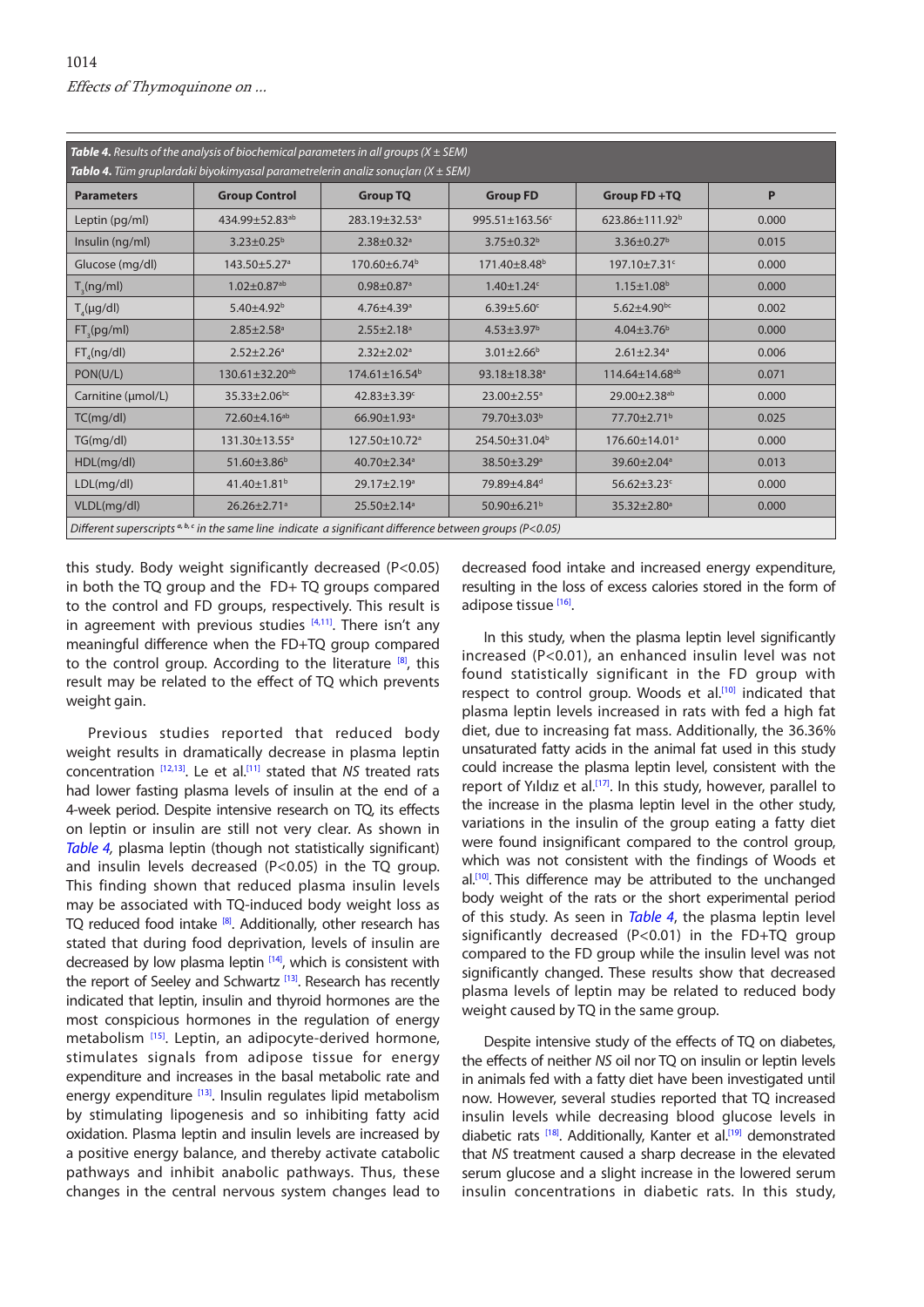however, plasma glucose levels increased (P<0.01) in all experimental groups compared to the control group. The increased glucose, however was not at hyperglycemic levels (300 mg/dl)<sup>[20]</sup>. This study thus did not replicate the hypoglycemia obtained by administering the fixed oil of *NS*<sup>[8]</sup> to normal rats. However, recent studies have demonstrated that the plasma glucose level remained stable  $[11]$  $[11]$  or slightly increased  $[21]$  in normal rats treated with *NS* or TQ. This study's result is thus in line with the findings of previous research. The results show that increased plasma glucose may be due to a decreased insulin level in the TQ group. Furthermore, there was a statistically significant increase (P<0.01) in the plasma glucose level in both the FD group and the FD+TQ group as compared with their control groups respective. The reason for this may be that the high fat diet induced hyperglycemia, hyperinsulinemia and insulin resistance  $[9]$ . However, the short experimental period of this study may not have been long enough to observe hyperinsulinemia and insulin resistance.

Thyroid hormones are potent stimulants of basal metabolism, leading to loos of body weight and reduced circulating leptin and insulin [[15\].](#page-5-0) Several studies have investigated the relationship between leptin and thyroid hormones; some found a negative correlation  $[22]$ , while others found a positive correlation [\[23\].](#page-5-0) The effects of TQ on thyroid hormones in rats have not yet been sufficiently investigated. In this study,  $T_4$  concentration and insulin levels significantly decreased (P<0.05) in the TQ group as compared to the control group, while the other thyroid hormones did not significantly change. Given the restrictive effect of *NS* or TQ-induced food intake reduction [\[11\],](#page-5-0) these results may be associated with TQ-induced body weight loss and/or a reduced leptin level in the same group. In addition, thyroid hormones change during the transition from the fed to the starved state, since starvation rapidly inhibits  $T_4$  and  $T_3$  levels.

Leptin is involved to maintaining TRH (Thyrotrophinreleasing hormone), which is necessary for the synthesis of TSH (thyroid stimulation hormone) and other thyroid hormones  $[22]$ . Brito et al.<sup>[24]</sup> reported that a high fat and low-protein diet could have a direct effect on TSH secretion or influence pituitary  $T_4$  uptake or deiodination. In this study, all thyroid hormones, in parallel with leptin levels, significantly increased in the FD group as compared to the control group. Additionally, Avcı et al.<sup>[25]</sup> reported that plasma leptin, insulin and  $FT_3$  levels increased in mice fed a high fat diet while the FT<sub>4</sub> level was decreased. Similar findings were reported elsewhere [\[24,26\].](#page-5-0) Compared with the FD group, in particular,  $T<sub>3</sub>$  and FT<sub>4</sub> levels in parallel with leptin levels significantly decreased (P<0.01) in the FD+TQ group. Given that leptin stimulates the conversion of  $T<sub>4</sub>$  to  $T_3$   $^{[24]}$  $^{[24]}$  $^{[24]}$ , changes in thyroid hormones may be associated with a reduced leptin level in this group.

Paraoxonases (PON<sub>1</sub>, PON<sub>2</sub>, PON<sub>3</sub>) are a group of enzymes

involved in the hydrolysis of several organophosphates and aromatic carboxylic acid esters of fatty acids. In addition,  $PON<sub>1</sub>$  is an esterase closely associated with HDL, and may contribute to HDL's antiatherogenicity by preventing the oxidation of LDL<sup>[27]</sup>. In this study, serum PON levels did not change in any of the experimental groups compared to the control group. Previous studies have shown that the PON level decreased in rats and mice fed a high fat diet for several weeks, due to a reduction of PON $<sub>1</sub>$  mRNA levels</sub> in males and to a reduced stability and/or number of HDL particles responsible for PON, transport in females [[27,28\].](#page-5-0) In the TQ group compared with the control group, HDL and LDL levels were significantly lowered, while the remaining lipid parameters did not decrease significantly. In the FD group, compared to the control group, a decreased HDL (P<0.05) level and increased TG, LDL and VLDL (P<0.01) levels were found significant. However, TG, LDL and VLDL levels were significantly decreased (P<0.01) in the FD+TQ group as compared with the FD group. These results may be associated with a TQ-induced hypocholesterolemic effect by decreasing the LDL level significantly. Al-Naqeep et al.<sup>[4]</sup>, state that TQ and TQ-rich fractions extracted from *NS* seeds caused a hypocholesterolemic effect by inhibiting hepatic HMG-CoAR (3-hydroxy-3-methylglutaryl-coenzyme A reductase) and reducing the expression mRNA level of LDL receptors. Ahmad and Beg <sup>[29]</sup>, reported that thymoquinone phenolic compound common to the methanolic extract (2.64% contained TQ) and volatile oil extracted (13.53% contained TQ) from *NS* seed oil extracts ameliorated all the cardiovascular risk parameters via reduction in hepatic HMG-CoAR activity, levels of LDL receptor and antioxidant mechanisms in atherogenic suspension fed rats.

Carnitine is an important bio-molecule for the transport of long-chain fatty acids from the cytosol into the mitochondria during beta-oxidation<sup>[9]</sup>. Normal plasma carnitine concentration may be regulated by dietary sources, excretion from the kidney and endogeneous biosynthesis. A few studies have reported that the plasma carnitine level was neither reduced [\[30\]](#page-5-0) or increased [[31,32\]](#page-5-0) in rats or mice fed a high fat diet. In the TQ and the FD+TQ groups, compared with the control group, carnitine levels did not change while they significantly lowered (P<0.01) in the FD group in comparison with control group. The decreace of plasma carnitine level in the FD group seems consistent with the results of the previous study [30]. There is no information to explain the relationship between TQ and carnitine. Thus, further research on this subject is needed.

In conclusion, the observed leptin, TG, LDL, VLDLreducer effects of TQ may have medicinal value and explain its ethnomedical use. This study suggests that TQ may be a natural source for the preventation of the harmful effects of a fatty diet, but more advanced research is needed to explain the relationship between TQ and energy metabolism.